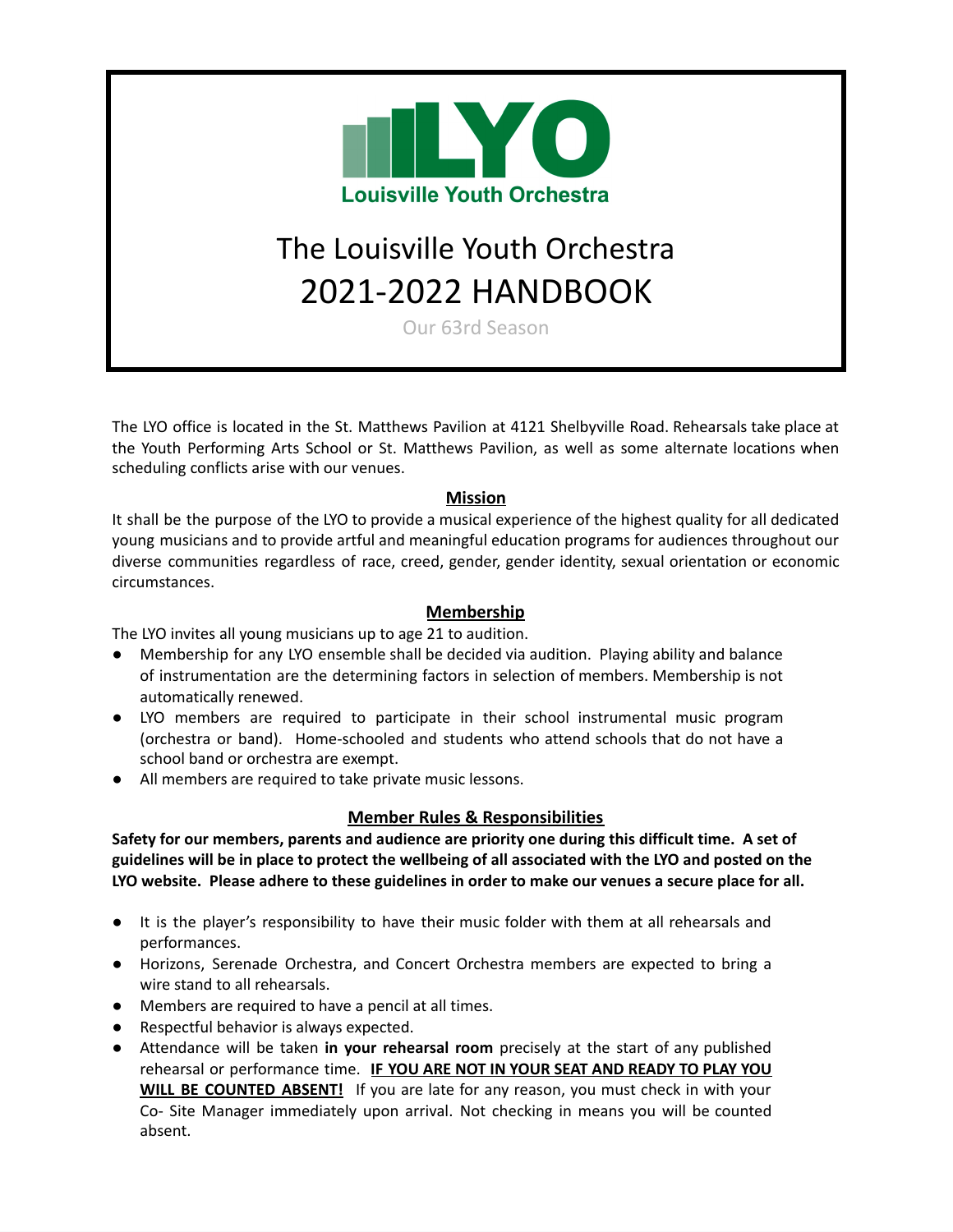- **EMAIL** your Co-Site Manager at least ONE WEEK in advance of any known future absence. For day-of rehearsal emergencies or illness **EMAIL** your Co-Site Manager by 11 am.
- Check the LYO website and your e-mail frequently for scheduling changes and updates.
- No refreshments in rehearsal rooms or concert halls.
- No member is allowed to leave the area during breaks.
- Music in the LYO folder is the responsibility of the player. Players must report missing music to the librarian. Repeated loss of music will result in being charged \$.50 per page for lost copies.
- No electronic devices during rehearsal except those used for tuning.
- Concert dress is expected to be worn at all dress rehearsals.
- All fees associated with the LYO are non-refundable.

# **Parent/Guardian Rules and Responsibilities**

Parents/Guardians are expected to be on-site for member pickup at the end of rehearsals/performances. Members left waiting after activities are finished cost the LYO extra custodial fees and are imposing upon LYO staff members' time.

#### **Attendance Policy**

In keeping with the purpose of the LYO to provide a quality musical experience, it is the belief of the staff that ALL students are responsible to their colleagues, their conductor, themselves, and ultimately to the music itself. Therefore, as a member of LYO, it is the responsibility of each and every member to:

- A. attend all rehearsals and performances
- B. be in their seats at the start of rehearsal time assessment
- C. have practiced and prepared the music between each rehearsal
- D. report absences in a timely manner

As a member of LYO, you are making a serious commitment to your orchestra/ensemble. The ensemble's success is dependent on regular attendance from **EVERYONE**. When you miss a rehearsal, not only are you missing out on important musical details, you are also creating a void in the ensemble that cannot be filled. It doesn't matter if you are sick, have an academic competition, on a school trip, or on vacation. If you're not there, you're not there. We do, however, understand that other important events and commitments on Sunday afternoons are going to occasionally happen. Therefore, we expect that each member will use their judgment wisely and honor their obligation to the LYO when making important decisions about other activities. With that in mind, the following guidelines will be enforced:

- 1. Every LYO member is permitted a maximum of **FOUR (4) ABSENCES** per season. Beyond this, members will lose their membership without a refund. **Mandatory** school band/orchestra performances (as opposed to elected/volunteer activities such as school musicals, pep band or non-required trips) which conflict with Sunday LYO rehearsals (with the exception of an LYO dress rehearsal) will NOT count toward your four absences.\* A school performance absence form *must* be turned in to your Site Manager at least ONE week in advance for this exemption to be honored. These performances must be on the same instrument you play in LYO.
- 2. \* If a member has at least one excused school performance absence, the maximum total number of absences they can have for the entire LYO season is FIVE (5). After five, that member will lose their membership without a refund.
- 3. Every LYO member is allowed a maximum of **TWO (2) ABSENCES** per November and March Classical Concert cycles. Each member is allowed a maximum of **ONE (1) ABSENCE** for the December and April Pops Concert cycles. If you exceed those limits, you will not be permitted to play in that particular concert. You will still be able to participate in the remainder of the season.
- 4. **THE DRESS REHEARSAL FOR ANY CONCERT IS MANDATORY.**
- 5. Known absences must be reported to your Site Manager at least ONE week in advance via **EMAIL**. Day-of emergencies or illness should be reported to your Site Manager via **EMAIL** no later than 11 am on the day of the missed rehearsal.